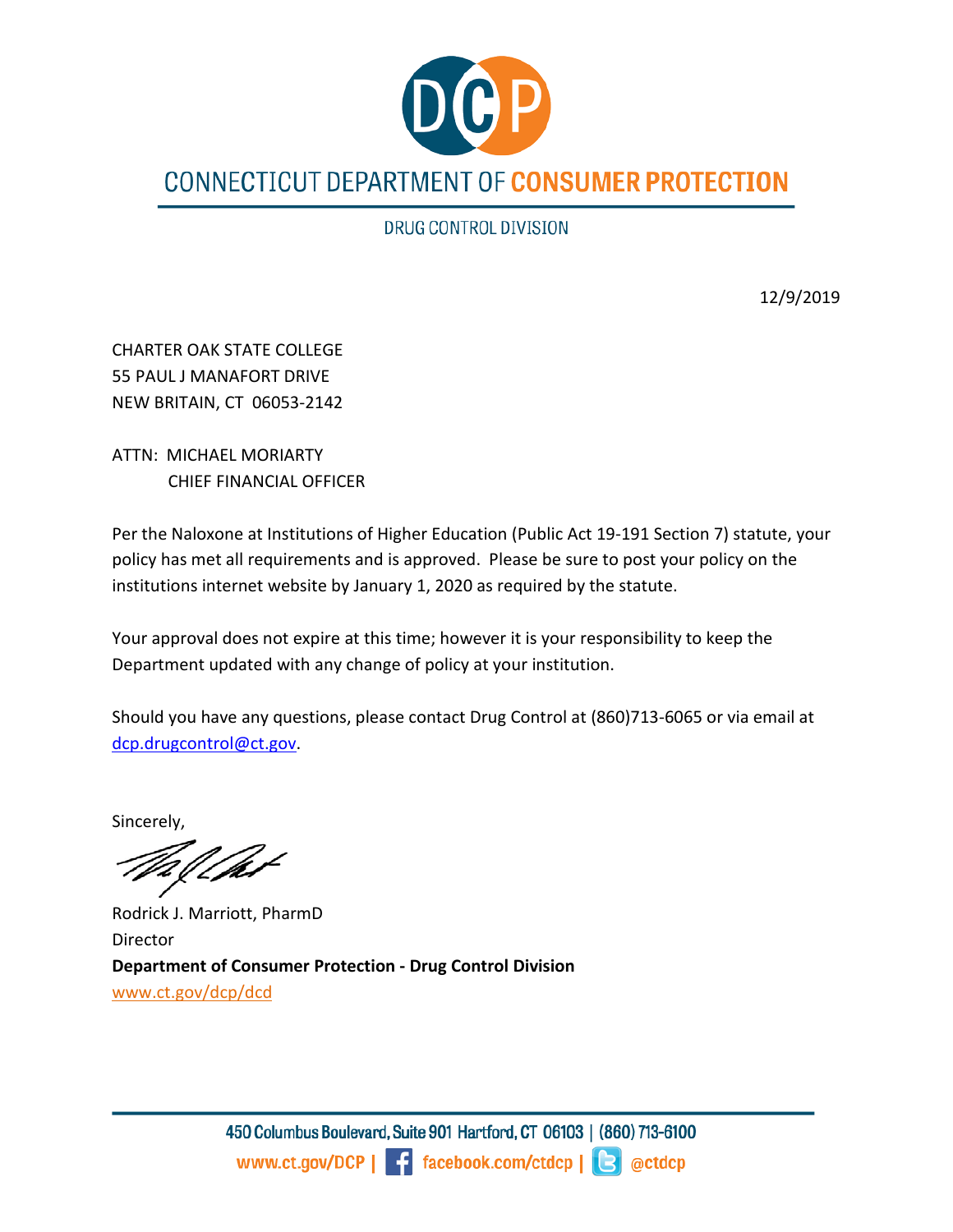

# **CONNECTICUT DEPARTMENT OF CONSUMER PROTECTION**

#### DRUG CONTROL DIVISION

**Naloxone at Institutions of Higher Education (Public Act 19-191 Section 7)**

Institution Name: Charter Oak State College Institution Address: 55 Paul Manafort Drive, New Britain, CT 06053Primary Contact Name: Ernestine Y. Weaver, CSCU Counsel Primary Contact Email Address: weavere@ct.edu Primary Contact Phone Number: 860-723-0114 Designated Professional Name: Michael Moriarty, Chief Financial Officer (not medical or public safety) Designated Professional Type: Public Safety Professional

 $\chi$  Does the policy contain the following information as required in the statute?

Designated a medical professional or public safety professional to oversee the purchase, storage and distribution of opioid antagonists on each of its campuses

The location or locations on each of its campuses where the opioid antagonists are stored

 $\chi$  A mechanism for disseminating the location(s) that are accessible to students and employees of such institution

Information about the required maintenance of the supply of opioid antagonists in accordance with the manufacture's guidelines including:

- o Inspect for expired product
- o Replacement of product
- o Storage
- $\chi$  Require a representative of the institution to call 911 or notify a local emergency medical services provider prior to, during or as soon as practicable after each use of an opioid antagonist on the institution's campus

Ernestine Y. Weaver, CSCU Counsel

Sec. 7. (NEW) (Effective July 1, 2019) (a) Not later than January 1, 2020, the president of each institution of higher education in the state shall (1) develop and implement a policy consistent with subsection (b) of this section concerning the availability and use of opioid antagonists, as defined in section 17a-714 of the general statutes, by students and employees of the institution, (2) submit such policy to the Department of Consumer Protection for approval, and (3) upon approval of the department, post such policy on the institution's Internet web site.

(b) The policy of each institution of higher education concerning the availability and use of opioid antagonists shall (1) designate a medical professional or public safety professional to oversee the purchase, storage and distribution of opioid antagonists on each of its campuses, (2) identify the location or locations on each of its campuses where the opioid antagonists are stored, which location or locations shall be made known and accessible to students and employees of such institution, (3) require maintenance of the supply of opioid antagonists in accordance with the manufacturer's guidelines, and (4) require a representative of the institution to call 911 or notify a local emergency medical services provider prior to, during or as soon as practicable after each use of an opioid antagonist on the institution's campus that is reported to the institution or observed by a medical professional or public safety professional, unless the person to whom the opioid antagonist was administered has already received medical treatment for his or her opioid-related drug overdose.

> 450 Columbus Boulevard, Suite 901 Hartford, CT 06103 | (860) 713-6100 www.ct.gov/DCP | facebook.com/ctdcp | | actdcp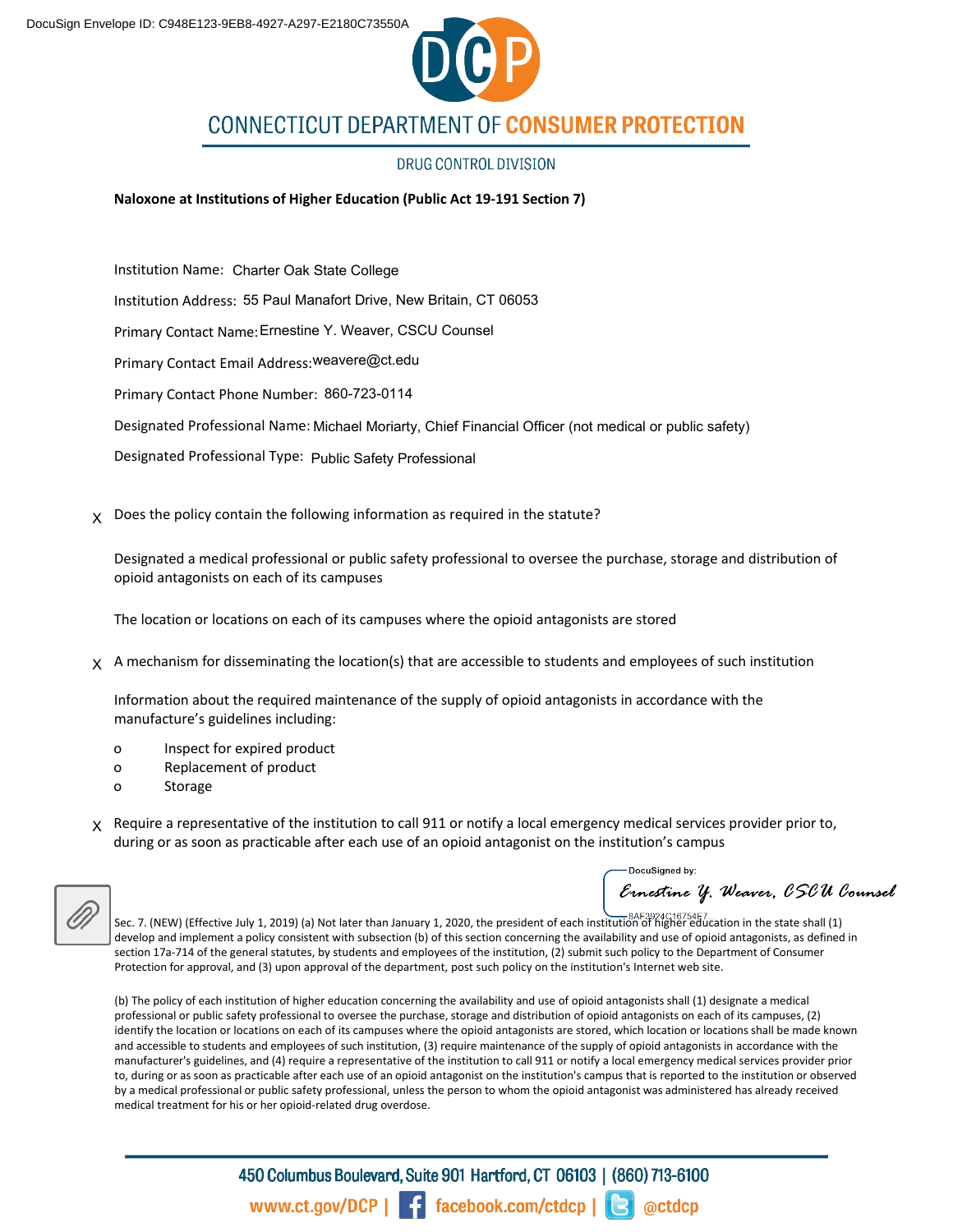

**Office of the Chief Financial Officer** *Michael J. Moriarty 55 Paul Manafort Drive New Britain, CT 06053-2150*

*(860) 515-3760 mjmoriarty@charteroak.edu*

November 21, 2019

# **Charter Oak State College Opioid Antagonist Procedures**

Campus Locations:

Charter Oak State College maintains a campus location in both New Britain and Newington Connecticut.

Designated Personnel:

The following personnel are authorized to oversee and develop the procedures for the purchase, distribution, storage, disposal and reported use of opioid antagonists at Charter Oak State College:

| <b>Name</b>             | <b>Title</b>                      | <b>Phone number</b> | Email                                    |
|-------------------------|-----------------------------------|---------------------|------------------------------------------|
| <b>Michael Moriarty</b> | <b>Chief Financial</b><br>Officer |                     | 860-515-3760   mimoriarty@charteroak.edu |

# Purchase & Distribution:

Charter Oak State College does not plan to purchase or distribute opioid antagonists but will rely on medical first responders to provide emergency response services in overdose related emergencies.

For the Newington Campus, the Newington Police Department are the dedicated first responders ahead of all fire and ambulatory personnel and are mandated to carry opioid antagonists at all times. Charter Oak State College will confirm annually with the Newington Policy department that such officers maintain the appropriate training and affirm the continued availability of opioid antagonists.

The New Britain Campus is covered through a Memorandum of Understanding with Central Connecticut State University whereby the Central Department of Public Safety are designated to respond to all emergency and routine calls. Similar to the above, public safety personnel carry opioid antagonists as first responders.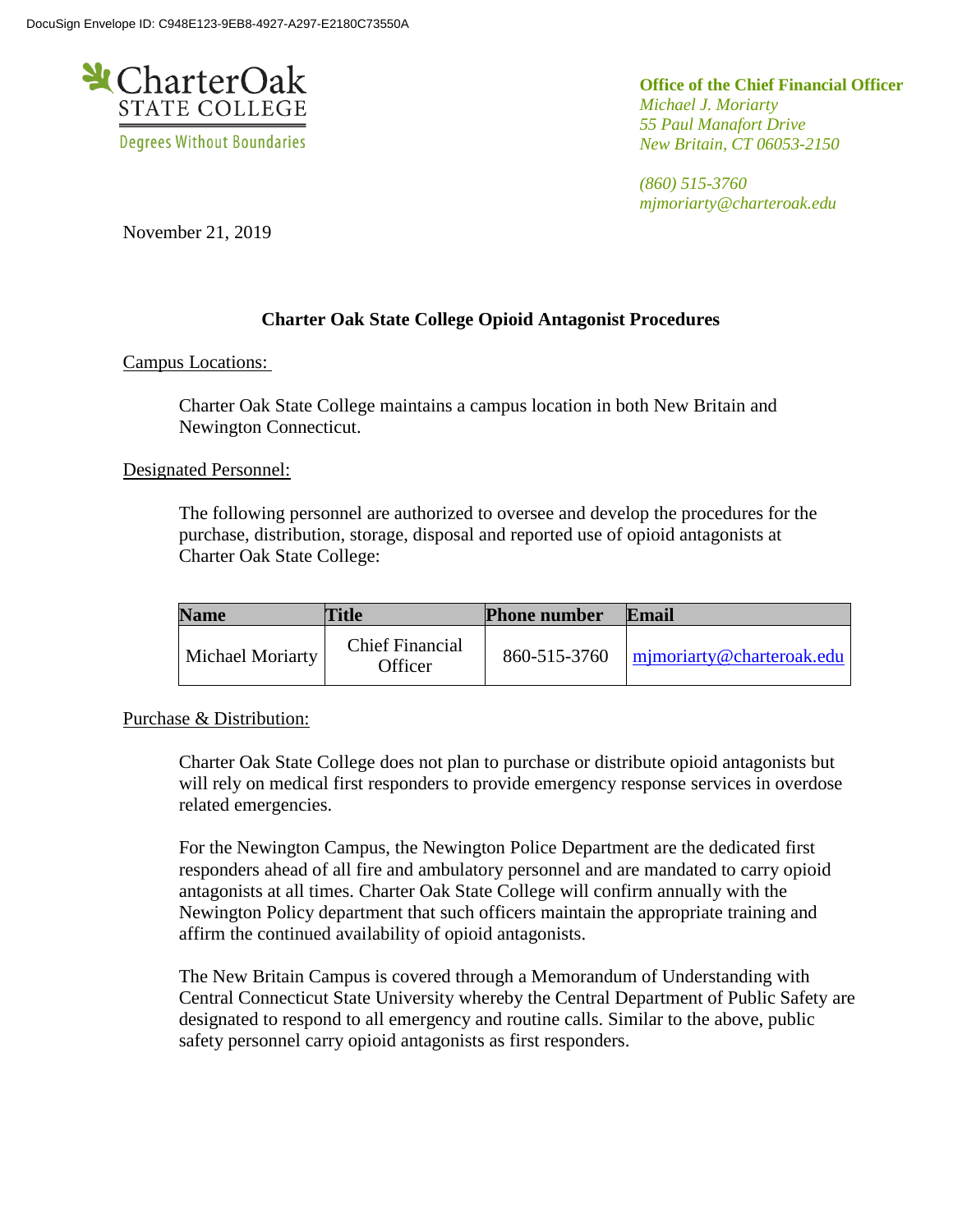## Opioid Overdose Response Emergency Procedures:

In any opioid overdose emergency, all Charter Oak State College personnel or visitors shall contact 911 for medical emergency response services.

## Location of Opioid Antagonists

Not applicable.

## Storage and Disposal of Opioid Antagonists

Not applicable.

## Opioid Antagonist Administration Training

- a) Training of personnel is not applicable.
- b) Has every member of the counseling or health services staff received opioid overdose response training?  $\Box$  YES  $\Box$  NO  $\boxtimes$  NOT APPLICABLE
- c) Has every member of the campus law enforcement or security personnel office received opioid overdose response training?  $\Box$  YES  $\Box$  NO  $\boxtimes$  NOT APPLICABLE
- d) A listing of all trained individuals, including their title and contact information, at the CSCU College or University is not applicable.

#### Reporting Requirements:

Charter Oak State College personnel will document any opioid overdose emergencies as a memorandum to the facilities files in addition to the Health & Safety Committee minutes/notes.

#### Awareness Campaigns:

Not applicable.

#### Policy Dissemination:

The Chief Financial Officer is responsible for the annual dissemination of the policy, including posting and maintaining the policy, with contact information specific to Charter Oak State College in an easily accessible manner on the institution's website.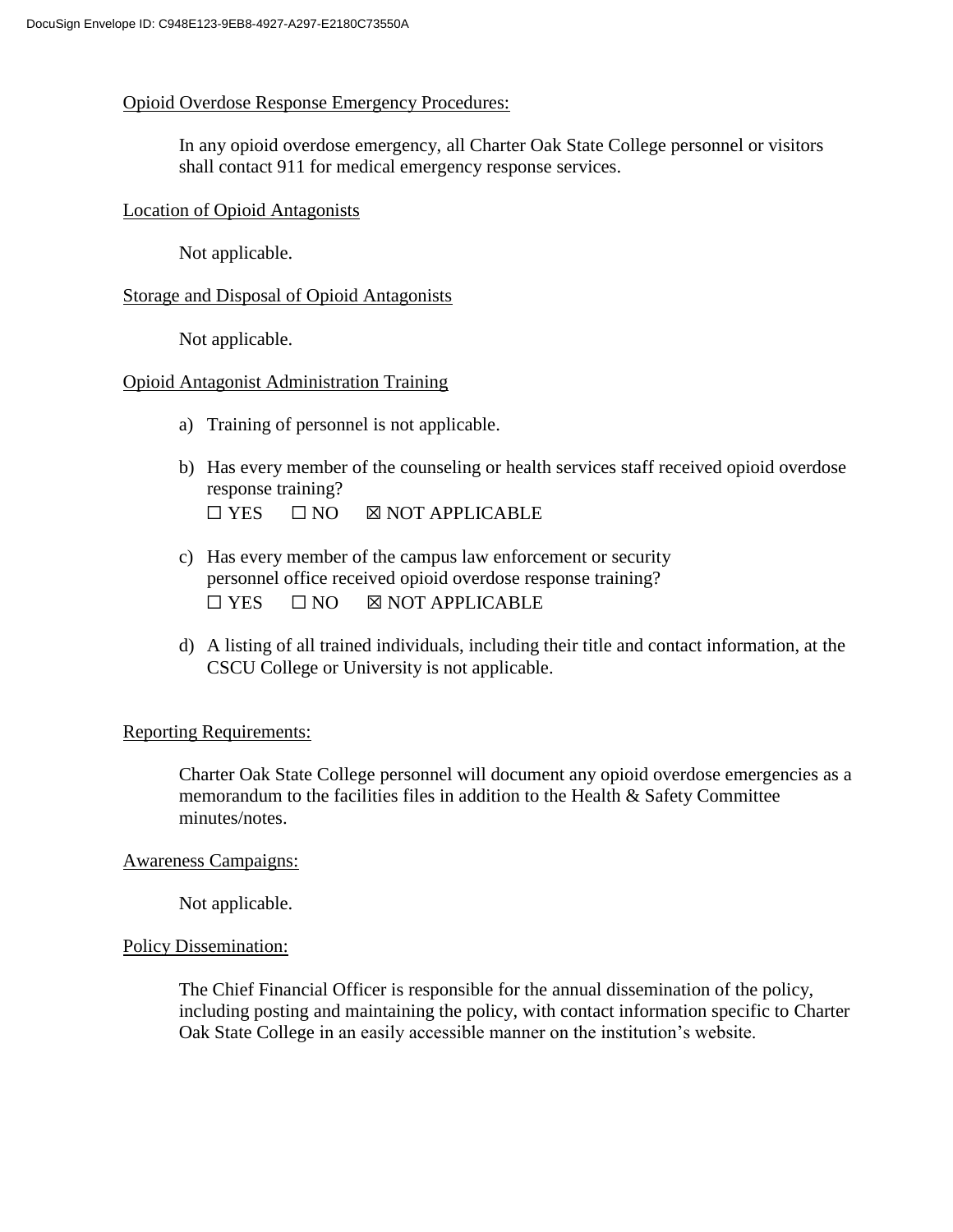# **Board of Regents for Higher Education**

# **Connecticut State Colleges and Universities**

# **Policy regarding**

# **OPIOID OVERDOSE PREVENTION AND AWARENESS**

# **Statement of Policy**

The Board of Regents for Higher Education ("BOR") in conjunction with the Connecticut State Colleges and Universities ("CSCU") is committed to maintaining safe and substance-free campuses for all students, employees and visitors. It is the intent of the BOR and each of its Colleges and Universities to increase awareness regarding opioid addiction and prevention. In the unfortunate instance of opioid overdose, it is the intent of the BOR and the CSCU to prevent overdose related death through the proper training, administration, and usage of naloxone hydrochloride, commonly known as Narcan® Nasal Spray, or other similarly acting and equally safe overdose-reversing drug approved by the FDA ("Intranasal Naloxone" or "IN kits").<sup>1</sup> Therefore, this policy serves to direct each Connecticut State College and University to participate, together with other agencies, in a statewide initiative focused on public health issues regarding opioid-related drug overdose persons.<sup>2</sup>

# **Campus Specific Opioid Overdose Prevention Procedures**

Upon adoption by the Board all CSCU institutions will, within 30 days of adoption of this policy, prepare and forward to the CSCU Office of Legal Affairs, campus specific Opioid Overdose Prevention Procedures ("Procedures") consistent with the requirements of Public Act 19-191. As such, all submitted Procedures shall include details regarding the following:

- Designation of medical or public safety professionals to oversee the purchase, storage and distribution of the Intranasal Naloxone;
- Procedures for the purchase and distribution of IN kits;
- $\bullet$  Identification of the location(s) on each campus where the IN kits are stored and accessible to students and employees;
- Procedures for the storage of IN kits according to manufacturer's guidelines and appropriate disposal;

1 Intranasal Naloxone is a proven and effective emergency treatment for known or suspected opioid overdoses. Such medications are not a substitute for emergency medical care. However, when administered during an opioid overdose, and with proper emergency medical assistance, lives may be saved.

2 The Connecticut Good Samaritan Law allows anyone, if acting with reasonable care, to administer an opioid antagonist to a person one believes in good faith is experiencing an opioid-related drug overdose without criminal or civil liability.